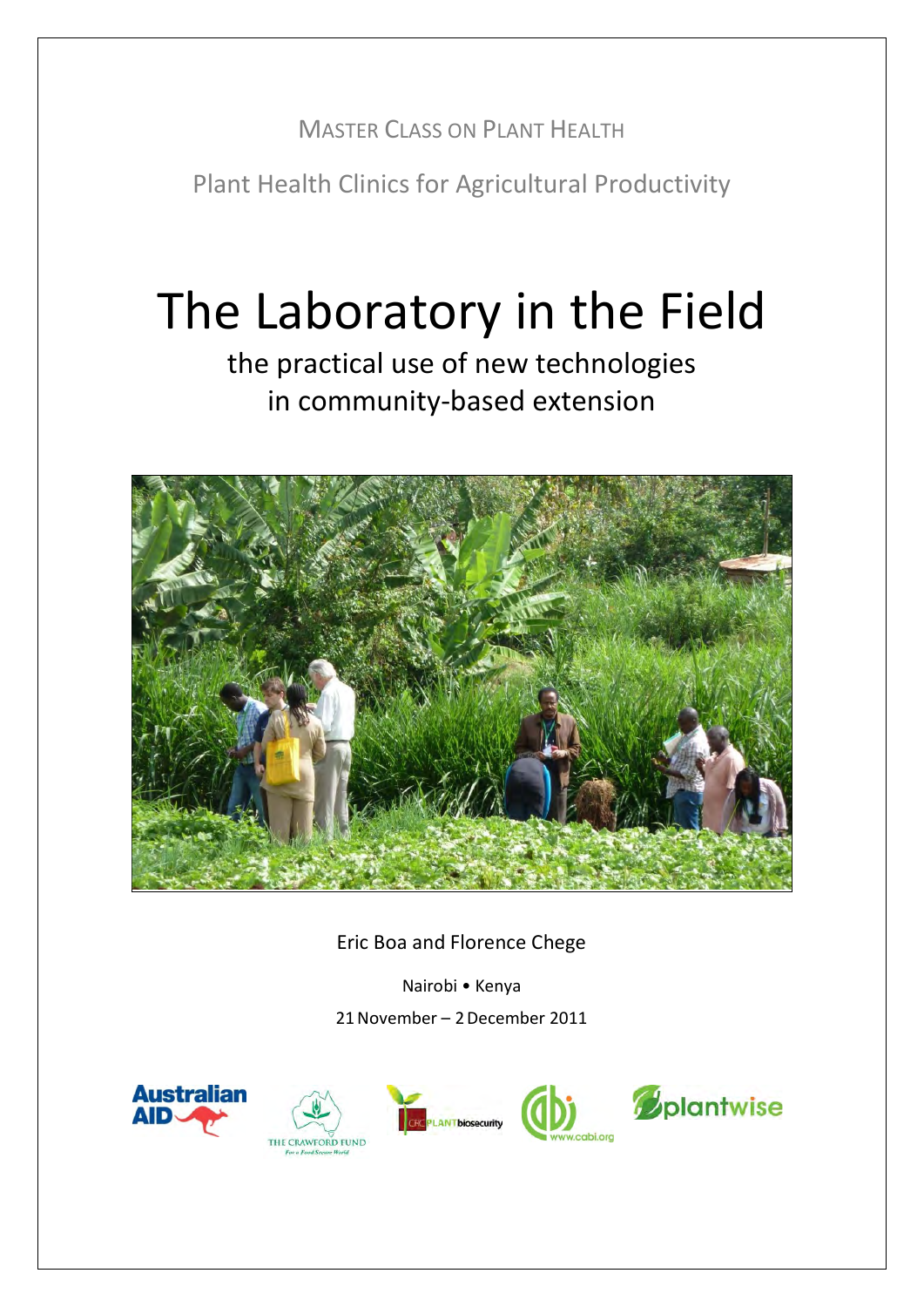#### **Summary**

Participants working in extension, diagnostics, crop protection and biosecurity learnt new methods for the identification and detection of pests and diseases. They saw how extension and research could work together through plant clinics to address common objectives in increasing agricultural productivity and improving surveillance. The Masterclass was a unique opportunity for plant health people from West, East and Central and Southern Africa to share experiences and gain practical experience of tools and methods developed and used by Plantwise and PaDIL. The course identified new opportunities for Australia and CABI (and member countries) to work more closely and promote joint work in international trade and development – and we hope run more courses in future.



BACK ROW: Michael Thomas, Charles Aben, Eric Boa, Gary Kong, Tomas Chinconela, Brian Nsofu, Phil Taylor, Roger Day\*, Andrew Mugalula, Melese Haile MIDDLE ROW: Patrick Mumbere, Mathe Lukanda, Tony Kamau, Urinaitwe Warren, Teshome Burka FRONT ROW: Lourena Arone, Rose Kamau, Morris Akiri\*, Hortense Diallo, Dr. Ephraim Mukisira (Director, KARI – chief guest), Dennis Rangi\*, Anna Providence, Lucy Karenja, Bellancile Uzayisenga, Asenath Koech. \* CABI Africa staff. NOT PRESENT: Fatmata Kaiwa and Foday Koroma.

#### **Venue and dates**

The course was held at the World Agroforestry Centre in Nairobi from 21 November to 2 December 2011.

#### **Funding**

Crawford Fund and Australian Aid, with contributions in kind from CABI Plantwise programme and Plant Biosecurity CRC.

#### **Trainers**

Eric Boa, Phil Taylor, Rob Reeder (Plantwise, CABI); Gary Kong; Michael Thompson (Plant Biosecurity CRC, formerly CRCNPB)). Assisted by Lucy Karanja (CABI).

#### **Participants**

Twenty people attended from 10 African countries – Zimbabwe, Cote d'Ivoire, Mozambique, DRC, Ethiopia, Rwanda, Sierra Leone, Zambia, Kenya and

Uganda. Some worked in extension and were running plant clinics, others ran diagnostic services, provided technical support services or had statutory roles related to biosecurity. See Annex 1 for details of participants.

#### **Acknowledgements**

Florence Chege was in overall administrative charge. We thank CABI staff (Duncan Chacha, Linda Likoko) in Nairobi for organising accommodation and transport to: Machakos for a plant clinic; Nyathuna to collect and observe crops; and to KEPHIS and KARI for study tours. Thanks also to: Keith Shepherd for giving a guest lecture on African soils and for showing participants around analytical labs; and to Dennis Blight for representing the Crawford Fund and sharing his insights and enthusiasm.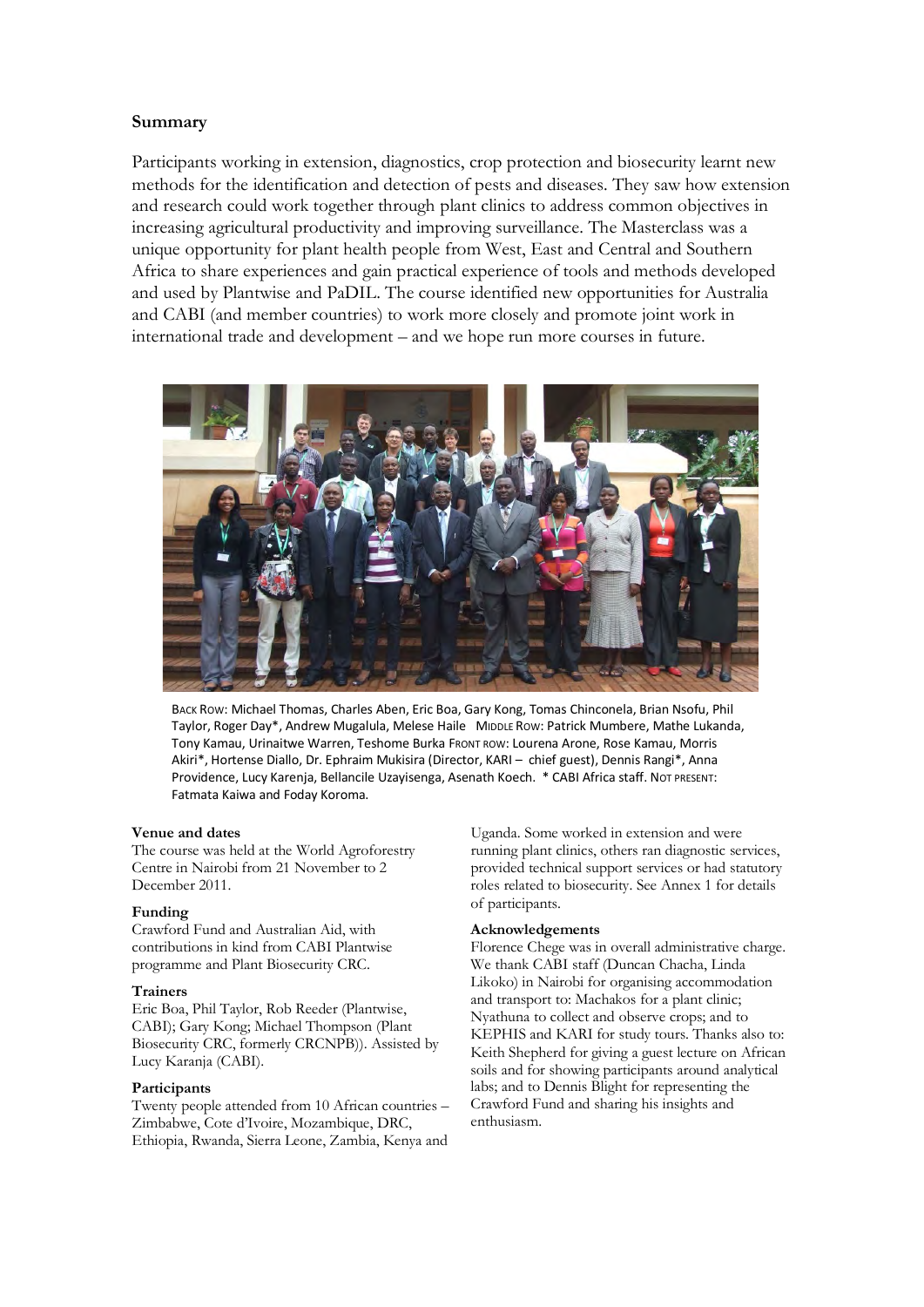### **Introduction**

The course explained and demonstrated simple methods for identifying and diagnosing pests and diseases. The practical aim was to suggest how these methods could be used to improve community-based extension, and in particular assist those running plant clinics.

The Master class was held under the auspices of Plantwise, a programme which helps farmers 'lose less and feed more' through plant clinics incorporated into a plant health system. Clinics are run by local extensionists and supported by specialists and sources of technical assistance. The plant health system includes regulatory bodies with statutory roles in crop protection, including early detection and confirmation of pests and diseases. Plant Biosecurity CRC covered the latter, integrating the joint efforts of Australia and CABI for the benefit of a multinational audience drawn from diverse professional backgrounds.

Extensionists need all the assistance they can get to cope with the myriad problems that attack a bewildering range of crops. An accurate diagnosis is essential for identifying the best management advice and alerting the authorities to new and emerging pests and diseases. Biosecurity and food security go hand in hand, as do a mix of hi- and low-tech methods and approaches: practical laboratory methods which don't require major investments in equipment; simple, reliable web-based resources for identifying and managing pests and diseases; field diagnosis and photosheets.

A busy two week schedule (Annex 2) included field visits to collect and photograph samples, observe a plant clinic in action (and meet the redoubtable Regina, head of Kataloni Community-Based Organisation) and learn more about the Kenyan Plant Health Inspectorate Service (KEPHIS) and the Kenyan Agricultural Research Institute (KARI).



Plant clinic at Machakos: everyone crowded round Collecting samples and fresh air

The course covered all types of pests and included practical exercises on soil testing. Participants saw sophisticated equipment in use at ICRAF (for soil analysis), learnt about PCR, used hand lenses with built-in lights, tried out cheap and expensive digital microscopes, got to grips with digital photography and made their own photosheets. They signed up to PaDIL and became part of wider plant health community.

### **Expected outcomes**

- Learn how to use new technologies for diagnosing plant health problems in the field
- Evaluate the benefits and limitations of new technologies through practical exercises
- Improved communication skills for explaining and interpreting plant health problems
- Better understanding of how extension and research can work together to improve support to farmers; how to organise scientific and technical support services to meet the needs of plant clinics and extensionists generally.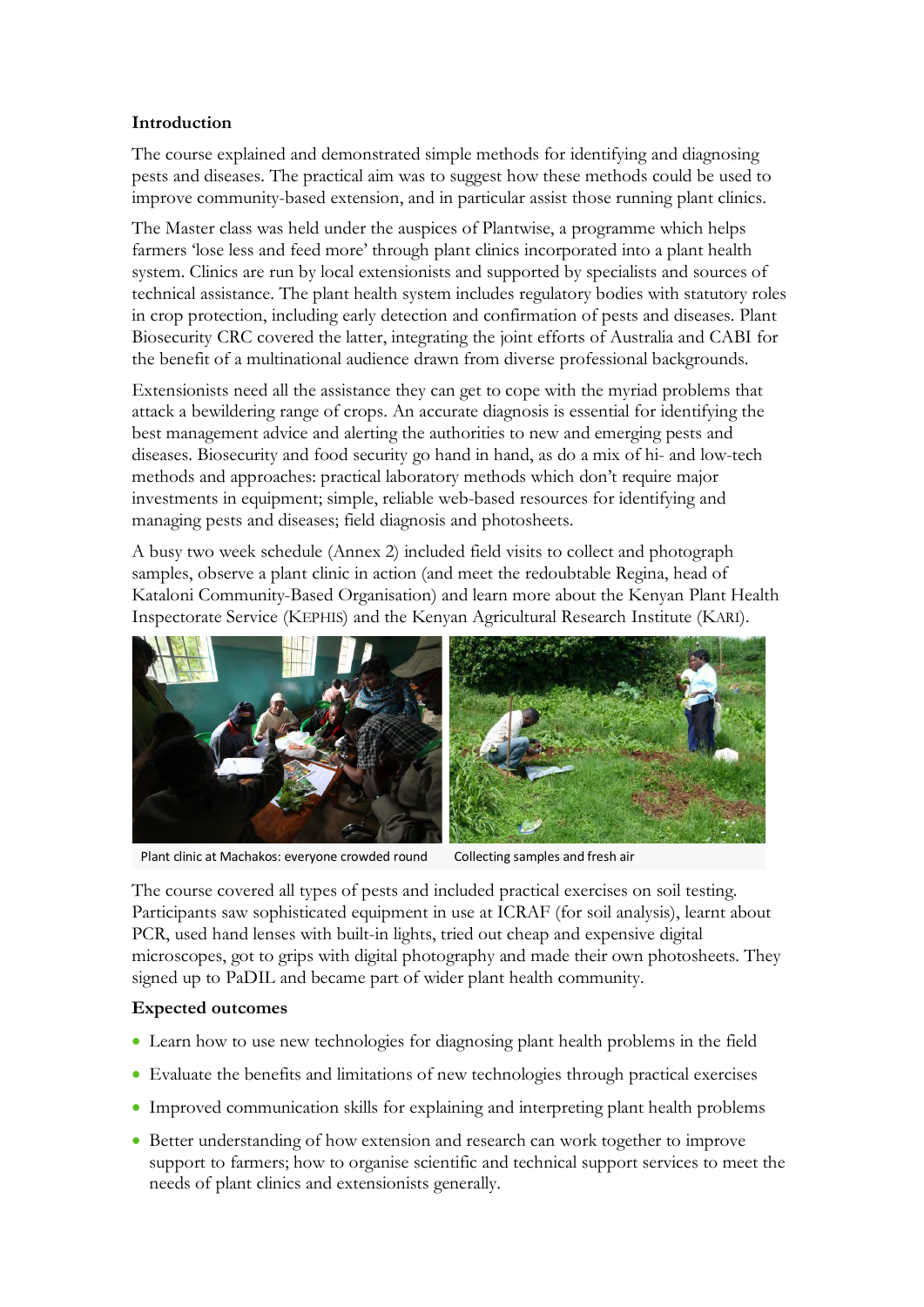### **Hands on, have a go**

The course had a wider strategic aim of linking field-based diagnostic methods and tools to improved surveillance and detection of plant pests and diseases. The practical sessions on lab-based method ranged from use of rapid test kits to detect key pathogens and isolation of fungi from plant material to extraction of nematodes.

Participants received a thorough introduction to PaDIL (Pest and Diseases Identification Library). They were signed in as members of this unique web portal and explored how to use the available tools and resources for detection and confirmation of pests and diseases. A practical session on distance diagnostics showed how two 'remote' (in reality just down the corridor) stations would talk to each other and try to identify a pest, for example.

This course was the first opportunity for a broad audience of extension and research workers to see and try out methods for themselves. The course included people already running plant clinics (DR Congo and Kenya), those supporting clinics (Uganda and Sierra Leone) and those wanting to take part in Plantwise (Zambia, Mozambique).

Field visits to collect samples and see a plant clinic in action ensured that the technophiles were reminded of the context and ultimate target of their efforts: improving agriculture. The course introduced 'pregnancy testing kits' – lateral flow devices – for confirming *Phytophthora* and *Pythium*) that anyone can use. Bacterial streaming and nematode extraction use basic equipment (glass, water, sieve) that's widely available. We discussed the practical



• Phil Taylor demonstrates a basic isolation technique for fungi using tap water agar – for many this was a 'new' method

applications of these tests and how the results could be used.

Taking photographs and interpreting pest features and symptoms was an important part of the teaching. The widespread availability of cheap digital microscopes has opened up new possibilities for identifying pests and diseases in the field, yet few of our trainees had had the opportunity to try them. Guided by experts, trainees had a go and gained confidence (Annex 3) in using the different types of microscopes we brought for the course. Participants were trained in the use of USB microscopes and a user manual was provided for future reference.

Instruction was given on how to navigate the PaDIL website, to create a personal Dashboard with user login, enter simple and complex search queries according to the pest information required and to make comparative image tables and save them to the personal Dashboard. PaDIL is an excellent resource to aid in pest identification, with users being able to personalize and customize information to suit their own pest information needs, and to save, download, print or share that information with others. PaDIL pest identification information complements that of diagnostic and decision-making tools for pest management in Plantwise.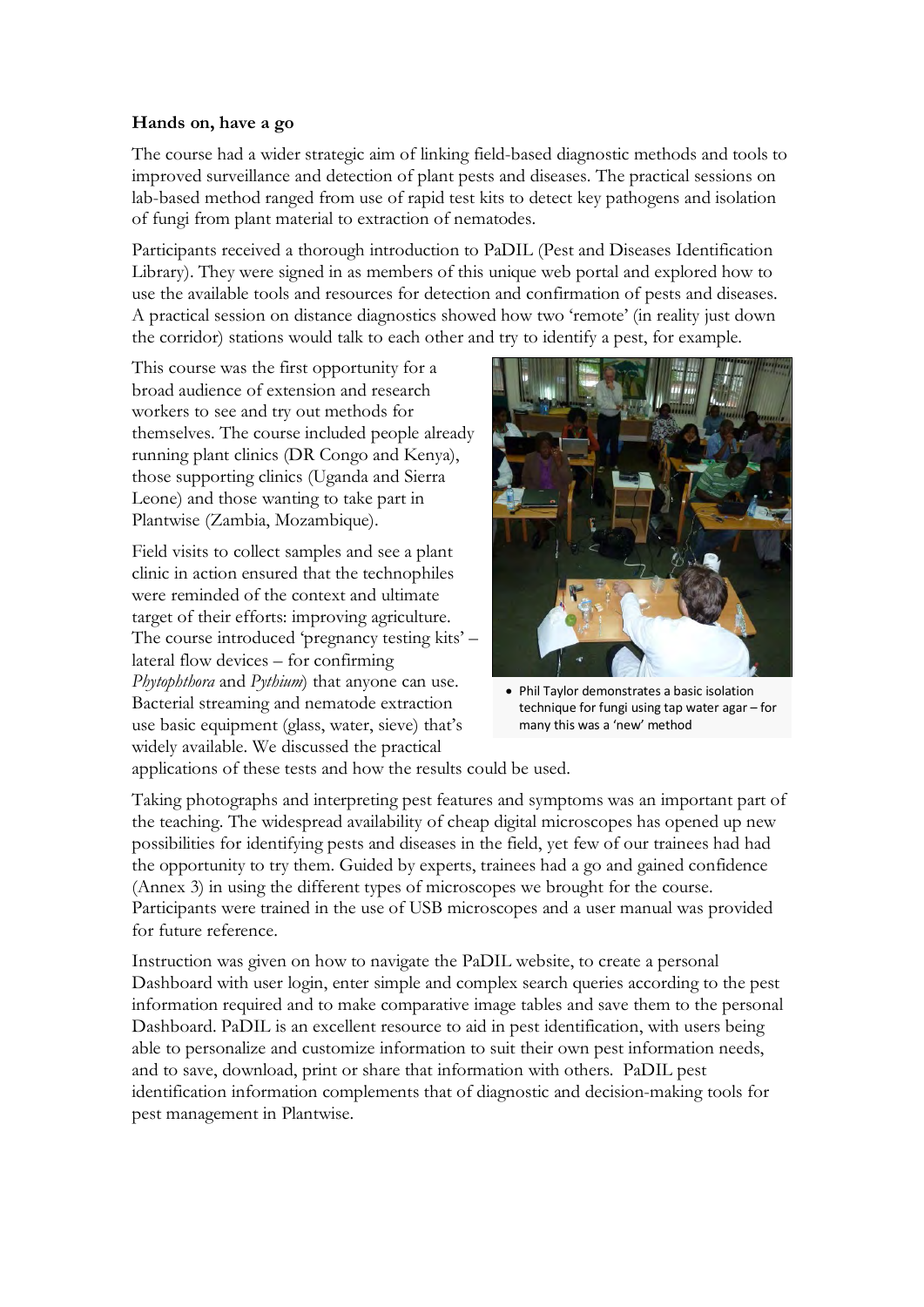Several participants expressed an interest in adding content to PaDIL. The trainers encourage the development of regional pest image libraries relevant to local users and one participant from Ivory Coast is already working with PB CRC in Australia to do this..

Digital tools have great potential to enhance the process of pest identification and as technologies become more accessible, some of the current barriers to accessing information in developing countries will start to disappear. The Master class was a good starting point for showing how this could happen. Equipment used during the course (e.g. USB microscopes) were distributed to selected participants to use in their work. The experience of seeing people use these and other items has helped Plantwise staff understand better how to equip plant clinics in future.

### **What did participants think of the course?**

Annexe 3 describes participant's responses on course quality and knowledge gained. The course was ranked highly on 'quality of course'. There was more equivocation on 'knowledge gained', with a few 'neutral' scores. We will use the feedback to improve future courses, should the opportunity arise. Some struggled with English, a reminder to speak slowly and clearly. One person thought there was insufficient time to understand the exercises and messages they were meant to convey. Half the participants 'agreed' that the content was easy to understand. The other half 'strongly agreed', suggesting that further work is needed in class to ensure that everyone has a good grasp of exercises.

Most participants felt the training would improve service delivery at their work place. A few people said that they weren't sure that the course had improved their capacity to do research, which, though not an express aim of the course, needs further attention in future.

Annex 4 summarises comments and feedback via letters that participants wrote to the teachers ( 'Dear Teacher'). People are used to writing letters and can freely express thoughts. The feedback mirrors much of what is in Annex 3, though expressed in direct quotations rather than fixed statements that are scored. Annex 4 captured more of the enthusiasm and pleasure that many expressed to the teachers at the end of the course..

### **Lessons Learned**

Through Plantwise and plant clinics CABI will continue to monitor the longer term benefits of this course though there is no formal mechanism for reporting. It will be more difficult to see the immediate benefits for biosecurity from this course, though follow-up is possible where people attending work in diagnostic laboratories linked to plant clinics (Uganda and Kenya).

Selection of participants for a course with such a broad range (distance diagnostics, photography, lateral flow devices, soil testing, PCR, field diagnosis) needs careful attention. and we recognize that it will be difficult to satisfy everyone's needs. However, we feel that the training has made a difference in the way that trainees will approach and attempt to improved extension and biosecurity, and that linking the two together has benefited everyone – including the teachers.

A pre-course survey is a useful tool for selecting suitable trainees. The training material has been fully tested and the feedback has suggested improvements, in addition to those identified by the trainers themselves.

The variety of topics dealt with meant that participants were never bored (at least no one complained!) and though challenging it times, we feel confident that we've covered a lot of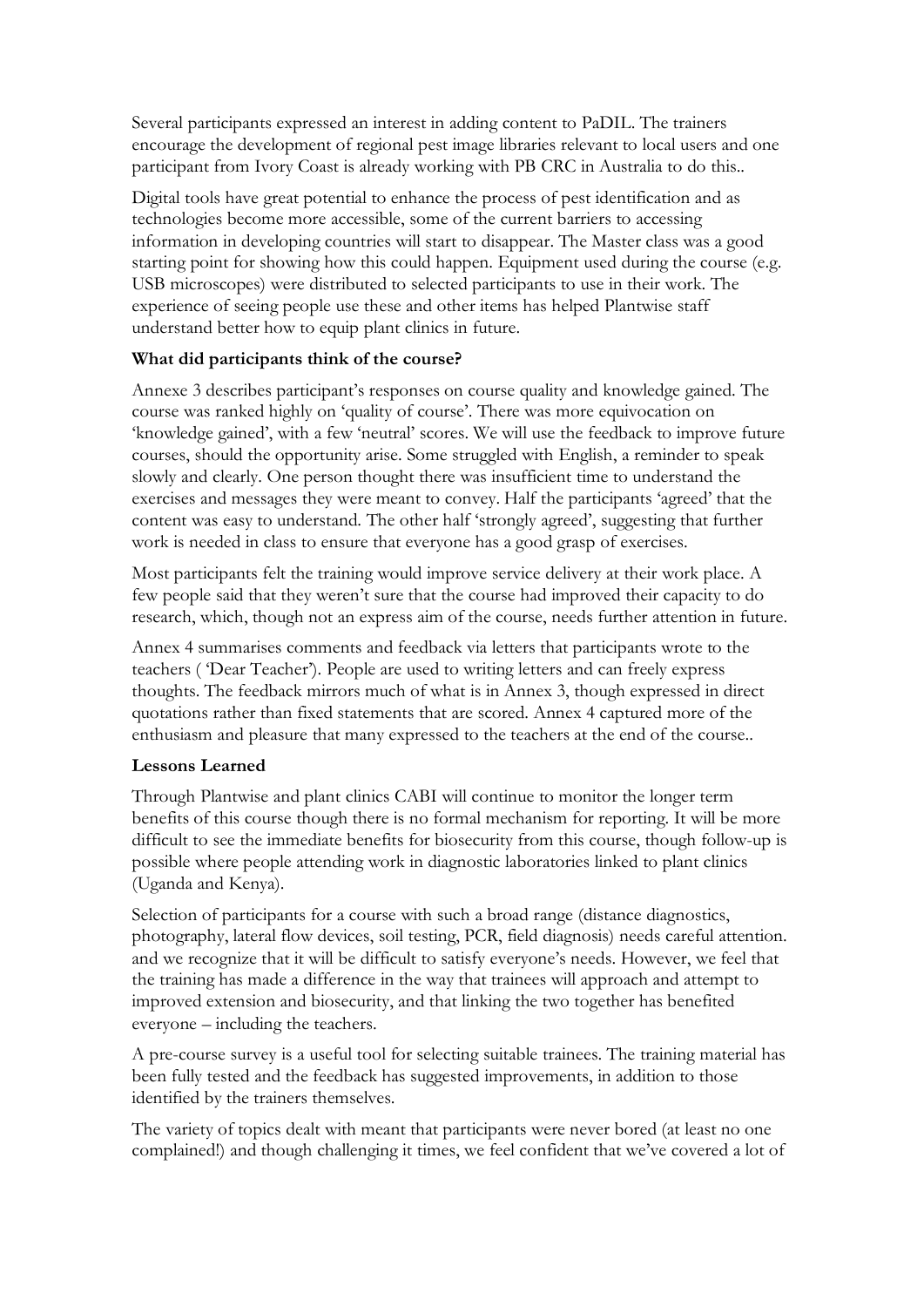ground in a short time and shown how the complex relationship between extension and research can be better understood and improved through short, intensive training.

The course discussed the CABI Knowledge Bank (an integral part of Plantwise) and briefly demonstrated mapping of pest records, as well as method for scanning in clinic data, the information gathered about queries presented by farmers, the diagnosis and recommendation provided. There was limited opportunity to explore the pest mapping and data scanning but we expect further opportunities to arise for training and awareness raising as Plantwise continues to expand its operations together with many of the people who attended this course.



Two photo-exercises (created specifically for this course) used to test interpretation and recognition of symptoms and other features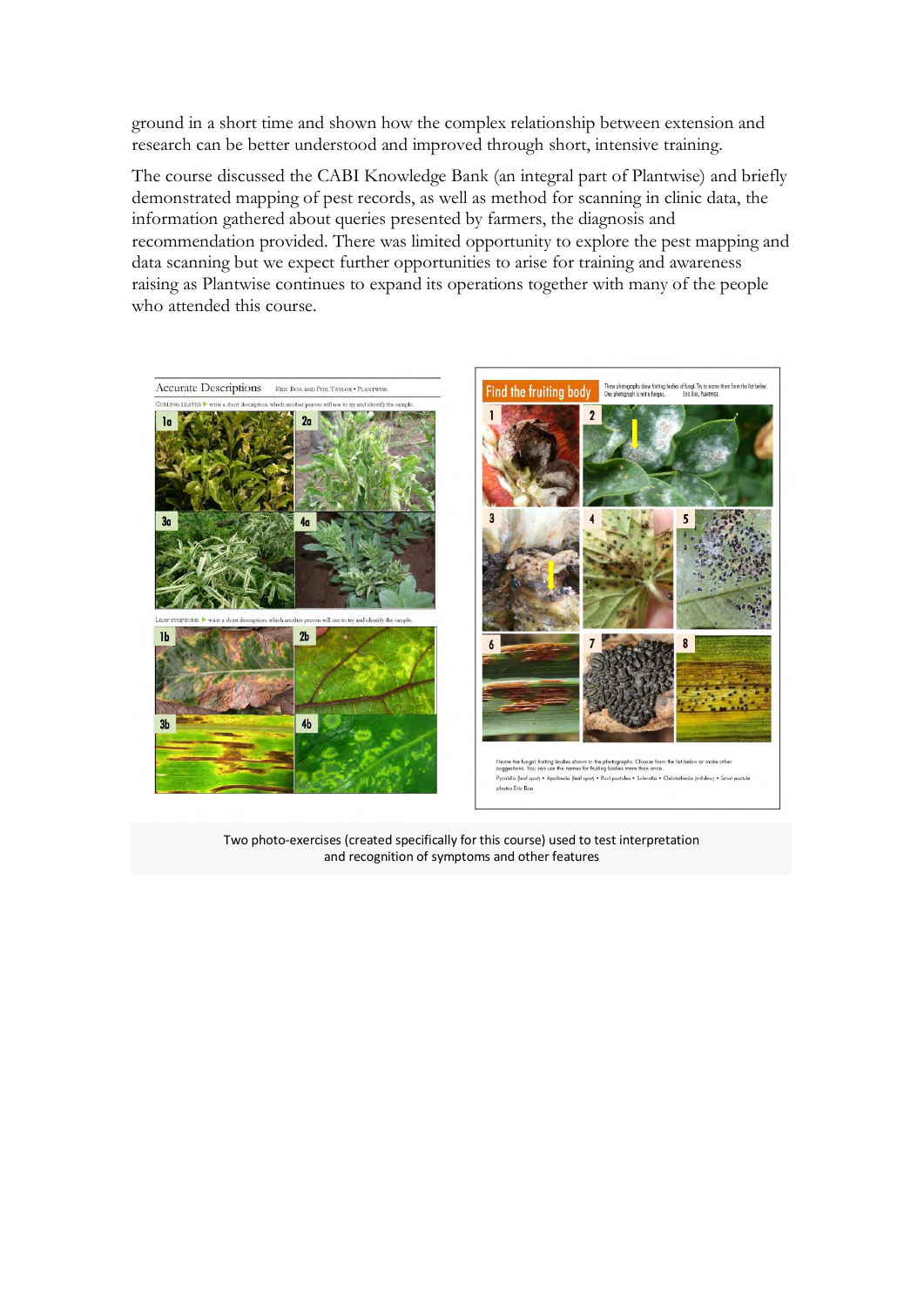# **Annex 1** List of participants

| PERSONAL DETAILS                                                                                            | ROLE, AFFILIATION AND RESPONSIBILITY                                                                                                                                                                                                           | <b>COUNTRY</b> | <b>ADDRESS/CONTACTS</b>                                                                                 |  |  |
|-------------------------------------------------------------------------------------------------------------|------------------------------------------------------------------------------------------------------------------------------------------------------------------------------------------------------------------------------------------------|----------------|---------------------------------------------------------------------------------------------------------|--|--|
| <b>Hortense Diallo [f]</b><br>Ph.D. Plant<br>Sciences (Plant<br>Pathology)                                  | Lecturer/Researcher<br>Faculdade de Agronomia e Eng. Florestal;<br>Universitéd'Abobo-Adjamé<br>Teaching and research; supervise students;<br>Director of Cabinet of the President.                                                             | Cote d'Ivoire  | Adibjan<br>Tel: +225 07 08 65 66<br>attakyhortense@yahoo.com                                            |  |  |
| <b>Mathe Lukanda</b><br>Agronomy                                                                            | Assistant<br>Université Catholique du Graben (UCG),<br><b>Butembo</b><br>Research in crop protection focusing on<br>banana pest and disease management                                                                                         | DR Congo       | Université Catholique du<br>Graben (UCG), Butembo<br>Tel: 243-994339704<br>lukandamathe6@gmail.com      |  |  |
| Patrick Simbalalya<br><b>Mumbere</b><br>Agronomy                                                            | <b>Coordinator, Plant Clinics</b><br>Esco Kivu srl (company)<br>Organisation, programming and supervision<br>of plant clinic activities, data collection,<br>diagnosis of problems on various crops                                            | DR Congo       | Esco Kivu srl<br>Tel:243-997778993<br>patrianamumberesimbalalya@<br>yahoo.fr                            |  |  |
| <b>Melese Haile</b><br><b>MSc in Plant</b><br>Pathology                                                     | <b>Senior Expert</b><br>Ministry of Agriculture<br>Deliver Phytosanitary material; participate<br>in Pesticide Registration Dossier evaluation<br>and variety release evaluation.                                                              | Ethiopia       | P.O. Box 62347, Addis Ababa<br>Tel: 251 911318064<br>tefhai@gmail.com;<br>hl_teferi@yahoo.com           |  |  |
| <b>Teshome Burka</b><br>MSc agronomy<br>plant protection                                                    | Technical expert; advisor; extension work<br>Oromia Agric Development Bureau, Ministry<br>of Agriculture<br>Survey, control and advisory service on<br>regular and migratory pests                                                             | Ethiopia       | Oromia Agric Development<br><b>Bureau</b><br>Tel: +251 911399403<br>burkaabdulkarin@yahoo.com           |  |  |
| Asenath Koech [f]<br>Masters Degree-<br>studying for PhD on<br>fruit fly infestation<br>on of export fruits | <b>Plant Health Inspector</b><br>Kenya Plant Health Inspectorate Service<br>(KEPHIS)<br>Pest risk analysis, pest surveillance (pest<br>surveys), plant health inspections for<br>compliance to phytosanitary requirements<br>and certification | Kenya          | P. O. Box 49592<br>Nairobi, Kenya<br>Tel: +254 020 3536171/2<br>Tel: 254-735309080<br>akoech@kephis.org |  |  |
| Lucy Karanja [f]<br>M.Sc. in<br>Microbiology and<br>Biotechnology                                           | Laboratory technician/ Microbiologist<br>CABI<br>Setting laboratory experiments, isolation of<br>microorganisms, microbial culture<br>maintenance                                                                                              | Kenya          | ICRAF Complex, United Nations<br>Avenue<br>P.O. Box 633-00621, Nairobi                                  |  |  |
| <b>Noah Phiri</b><br><b>PhD Plant</b><br>pathology                                                          | <b>Plant Pathologist</b><br>CABI<br>Diagnosing and advising farmers on plant<br>health issues                                                                                                                                                  | Kenya          | ICRAF Complex, United Nations<br>Avenue<br>P.O. Box 633-00621, Nairobi                                  |  |  |
| Rose Kamau [f]<br><b>BSc. Agriculture</b><br>general, post<br>graduate diploma<br>in education              | District Horticulture Crops Officer -<br>extension officer/advisor<br>Extension service, Nakuru District, Min of<br>Agriculture<br>Advise on all husbandry aspects of<br>horticulture crops in district                                        | Kenya          | Ministry of Agriculture<br>Nakuru, Kenya<br>Tel: 0713-951984<br>kilimonkrnorth@yahoo.com                |  |  |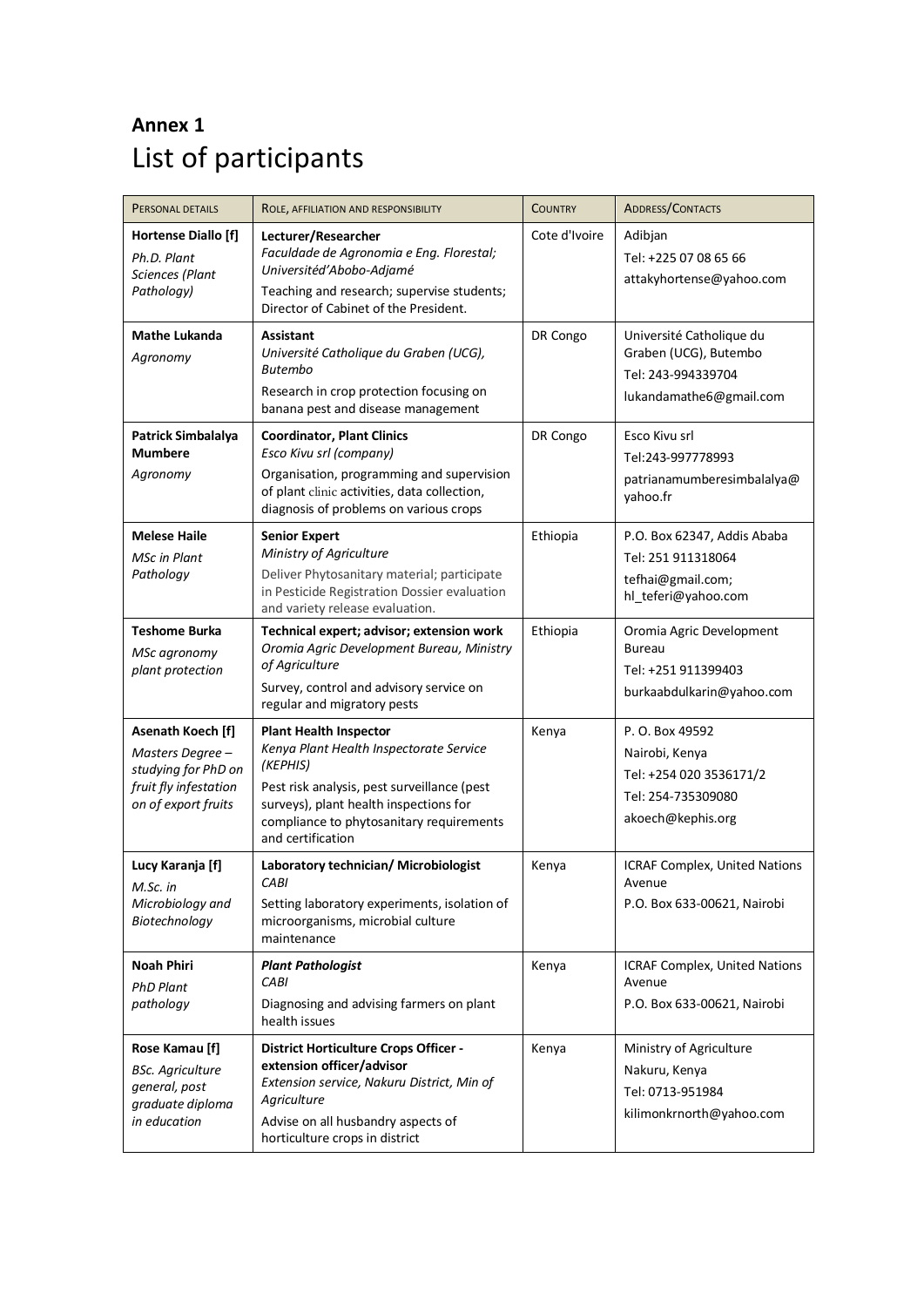| PERSONAL DETAILS                                                                                 | ROLE, AFFILIATION AND RESPONSIBILITY                                                                                                                                                                                            | <b>COUNTRY</b> | <b>ADDRESS/CONTACTS</b>                                                                                                           |  |  |
|--------------------------------------------------------------------------------------------------|---------------------------------------------------------------------------------------------------------------------------------------------------------------------------------------------------------------------------------|----------------|-----------------------------------------------------------------------------------------------------------------------------------|--|--|
| <b>Tony Kamau</b><br>Wanyoike                                                                    | <b>Laboratory Technologist</b><br>Kenya Agricultural Research Institute (KARI)                                                                                                                                                  | Kenya          | P.O. Box 57811-00200 Nairobi<br>Tel: 254-721-633805<br>tonkam15@yahoo.com                                                         |  |  |
| Lourena Arone [f]<br><b>BSc</b> agricultural<br>sciences                                         | Assistant<br>Faculty of Agronomy and Forestry<br>Engineering, Eduardo Mondlane University                                                                                                                                       | Mozambique     | C.P. 257, Maputo<br>Tel: 258-21-492177/8<br>lourenaarone@gmail.com<br>lourena.arone@hotmail.com                                   |  |  |
| <b>Tomas Chiconela</b><br>Doctorate in Plant<br>Health                                           | <b>Head of Plant Protection Department</b><br>Faculty of Agronomy, Universidade Eduardo<br>Mondlane<br>Management of the department; leads<br>team of lecturers in the delivery of the<br>curriculum, including its development | Mozambique     | C.P 257, Maputo, Mozambique<br>Tel: 258-21-492177/8<br>Fax:258-21-492179<br>tchiconela@uem.mz<br>tfchico@yahoo.com                |  |  |
| <b>Bellancile</b><br>Uzayisenga [f]<br><b>Masters</b>                                            | In charge of crop protection<br>DDG - Extension, Rwanda Agriculture Board<br>Provide leadership for crop pest & disease<br>management (CPDM) programs                                                                           | Rwanda         | Rwanda Agriculture Board<br>Tel: 250-0-788599377<br>uyibella@yahoo.fr                                                             |  |  |
| <b>Fatmata Kaiwa [f]</b>                                                                         | Lecturer<br>Dept. of Biological Sciences, Fourah Bay<br>College, University of Sierra Leone,<br>Freetown                                                                                                                        | Sierra Leone   | University of Sierra Leone<br>Mt. Aureol, Freetown<br>Tel: 232-78331979<br>fkaiwa@yahoo.com                                       |  |  |
| <b>Foday Koroma</b><br>Certificate in<br>General Agriculture                                     | <b>Phytosanitary Technical Officer</b><br>Crop Protection Services, MAFFS, Freetown<br>General Inspection of plant materials,<br>products and regulated articles                                                                | Sierra Leone   | Ministry of Agriculture,<br>Forestry & Food Security, Yoruji<br>Building, Freetown<br>Tel: 076 511901<br>Fodaymkoroma2@yahoo.Com. |  |  |
| <b>Andrew Musoke</b><br>Mugalula<br>PhD Agricultural<br>Sciences - Plant<br>Pathology            | Senior Agricultural Inspector-Diagnostics<br>and Mobile Plant Clinic Coordinator<br>Ministry of Agriculture, Animal Industry and<br><b>Fisheries [MAAIF]</b><br>Coordinate mobile plant clinics in Uganda                       | Uganda         | Crop Protection Dept. (MAAIF)<br>P.O. Box 102, Entebbe<br>Tel: 256-771-873737<br>Mugalulaandrew@yahoo.com                         |  |  |
| <b>Charles Aben</b>                                                                              | <b>Zonal Coordinator</b><br><b>National Agricultural Advisory Services</b><br>(NAADS)                                                                                                                                           | Uganda         | NAADS Secretariat, Kampala<br>Tel: 256-775-162066<br>charlesaben@yahoo.co.uk                                                      |  |  |
| <b>Urinaitwe Warren</b><br>Master of Science<br><b>Student</b>                                   | <b>Research Assistant IPDN Project</b><br><b>Makerere University</b><br>Investigating viruses infecting tomato in<br>Uganda and other disease related issues<br>received by IPDN-Uganda                                         | Uganda         | Collage of Agriculture and<br>Environmental Studies, P.O.<br>Box 7062, Kampala<br>Tel: 256-711196405<br>warrenarinaitwe@gmail.com |  |  |
| <b>Brian Nsofu</b><br>BSc agricultural<br>sciences                                               | <b>Research officer</b><br>Zambia Agricultural Research Institute<br>Conducting phytosanitary inspections and<br>certification, pest risk analysis, national<br>enquiry point                                                   | Zambia         | Private Bag 7, Chilanga, Zambia<br>Tel: 260-211278130/141; 260-<br>966039504<br>Email:briannsofu@hotmail.com                      |  |  |
| <b>Annah Providence</b><br>[f]<br><b>Bachelor</b> of Science<br>Degree in<br><b>Horticulture</b> | <b>Research Officer</b><br>Plant Protection Research Institute -<br>Ministry of Agric<br>Research on biology, ecology and<br>management of insect pests of agricultural<br>importance.                                          | Zimbabwe       | P.O Box 550 CY Causeway,<br>Harare<br>Tel: 00263-733-825676<br>peeanne@gmail.com                                                  |  |  |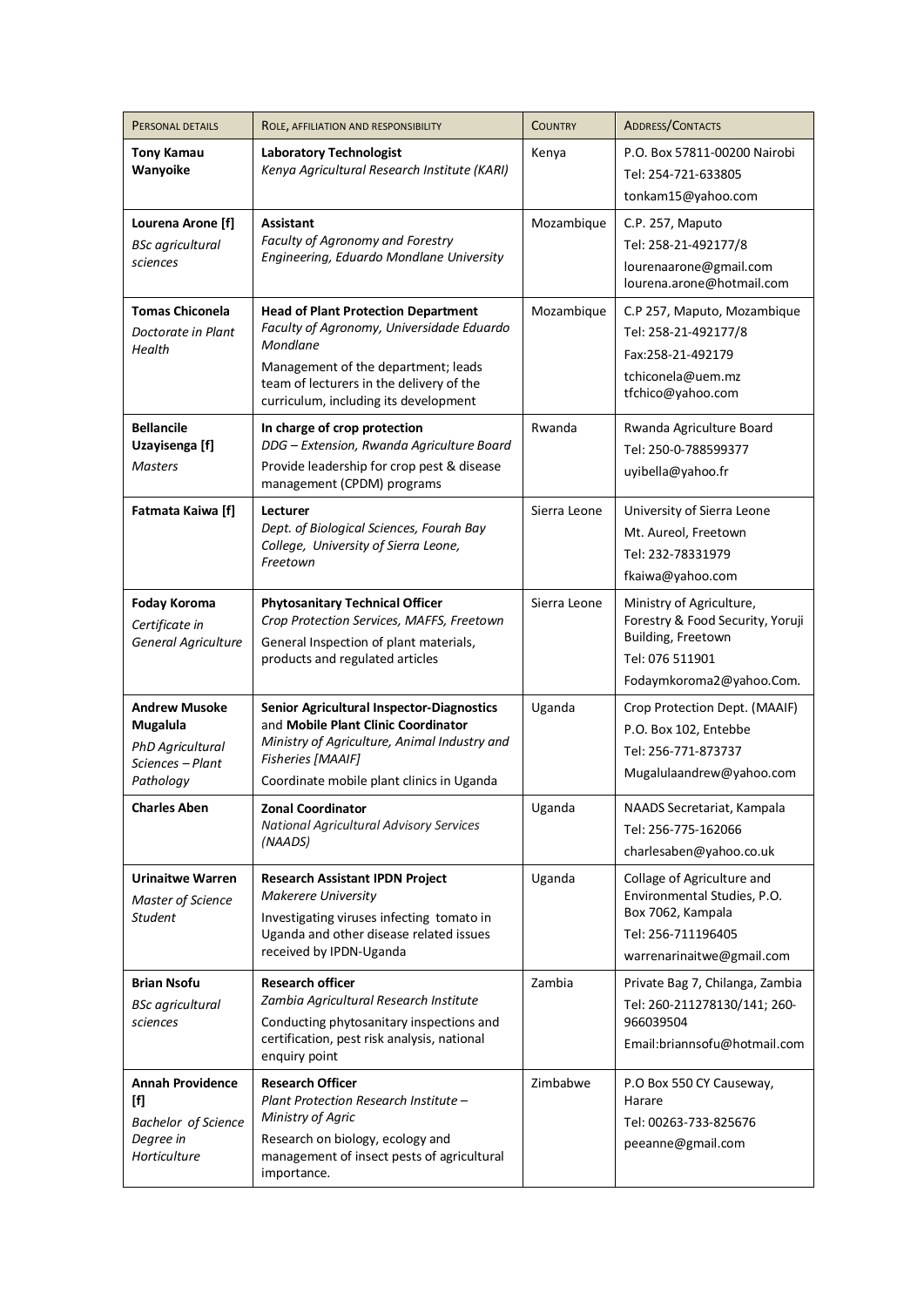# **Annex 2** Training Schedule

| WEEK <sub>1</sub>             | <b>EVENT</b>                                                                                                                                                                                                                                                                                                                                                                                         | <b>NOTES</b>                                                                                                                                                                                                                                                                                                                                                                  |
|-------------------------------|------------------------------------------------------------------------------------------------------------------------------------------------------------------------------------------------------------------------------------------------------------------------------------------------------------------------------------------------------------------------------------------------------|-------------------------------------------------------------------------------------------------------------------------------------------------------------------------------------------------------------------------------------------------------------------------------------------------------------------------------------------------------------------------------|
| Monday<br>$\bullet$ 21 Nov    | Introduction to course<br>Field diagnosis - recognizing and interpreting<br>symptoms<br>Isolation of pathogens<br>Distance diagnostics: intro to day 2                                                                                                                                                                                                                                               | Getting to know each other, outline of course, expected<br>outcomes, general housekeeping.<br>Describe symptoms, identify fungal sporing bodies, recognizing<br>spores. ABC test.<br>Select plant samples from the ICRAF campus. Isolate on tap water<br>agar; surface sterilization and basic techniques                                                                     |
| Tuesday<br>$\bullet$ 22 Nov   | Introduction to PaDIL. Use of USB microscopes to<br>record images of diseased plants and pests.<br>Basic photography<br>Perpetual salience (realistic field diagnosis)                                                                                                                                                                                                                               | What is PaDIL? Explain why it is a powerful tool for pest<br>identification. Remote microscopy and digital microscopy<br>exercise.<br>Taking sharp, well-composed photographs turns out to be more<br>difficult than most people thought                                                                                                                                      |
| Wednesday<br>$\bullet$ 23 Nov | Field visit to Nyathuna.<br>Photosheets and how to make them yourself<br>Videos for diagnosis                                                                                                                                                                                                                                                                                                        | Visit 3 farms and take videos and pictures of diseased crops.<br>Chose photosheet topics and start putting together.<br>Show video explaining a plant health problem seen at Nyathuna                                                                                                                                                                                         |
| Thursday<br>$\bullet$ 24 Nov  | Visit to Machakos and Kataloni Community Based<br>Organisation to observe plant clinics.                                                                                                                                                                                                                                                                                                             | Use digital microscopes, learn more about samples brought in by<br>farmers.                                                                                                                                                                                                                                                                                                   |
| Friday<br>$\bullet$ 25 Nov    | PaDIL demonstration inviting user participation. Use<br>of Skype to share screens.<br>Finalise photosheets                                                                                                                                                                                                                                                                                           | Get trainees involved in PaDIL. Sign up and form communities.<br>Review progress on distance diagnostics, findings and<br>implications. What next?<br>Complete photosheets, publish                                                                                                                                                                                           |
| <b>WEEK TWO</b>               | <b>EVENT</b>                                                                                                                                                                                                                                                                                                                                                                                         | <b>NOTES</b>                                                                                                                                                                                                                                                                                                                                                                  |
| Monday<br>• 28 Nov            | Macro photography<br>Remote diagnostics: making it work for you using<br>various methods.<br>Review fungal cultures; test for bacterial streaming.                                                                                                                                                                                                                                                   | In week one people learnt how to transfer images to a remote<br>source. Now access and use images for identifications.<br>The cultures which were subbed on last week will need to be<br>monitored.                                                                                                                                                                           |
| Tuesday<br>$\bullet$ 29 Nov   | Visit to Kephis and KARI labs                                                                                                                                                                                                                                                                                                                                                                        | All day visit to the labs of Kenyan plant health Inspection service<br>and Kenyan Agricultural Research Institute.                                                                                                                                                                                                                                                            |
| Wednesday<br>$\bullet$ 30 Nov | Visit to the soil testing lab at ICRAF<br>Information on soil and soil health<br>Use of rapid field/lab diagnostic techniques<br>including, making microscope spore preparations,<br>sellotape mounts, , moist chambers, iodine test.<br>Review fungal cultures. Where and when to send<br>samples<br>Nematode extraction from soils. Packaging of plant<br>materials for sending to diagnostic labs | Plant health also depends on soil fertility. Learn about simple<br>tests to assess soil health using facilities at ICRAF.<br>Use of internet and reference material to identify fungi from<br>spore morphology<br>Compile list of labs that receive plant samples for diagnosis.<br>Nematodes require an overnight extraction and this will provide<br>material for Thursday. |
| Thursday<br>$\bullet$ 1 Dec   | Killing and fixing nematodes from overnight<br>extraction.<br>Use of immunological test strips for detecting<br>pathogens and consumer test of this methods.<br>Research-extension 'trees'. Show how organisations<br>are connected.                                                                                                                                                                 | Lateral flow devices are becoming much more common and PCR<br>is heading into the field too. We will have exercises on their use.<br>Nematode killing and viewing.<br>The organisation of extension differs. The 'trees' attempt to<br>explain this and get participants thinking about who they could<br>work with $-$ and how.                                              |
| Friday<br>$\bullet$ 2 Dec     | Round-up discussions on topics.<br>Field versus laboratory diagnosis.<br>What next? How will participants use information<br>and insights developed during two weeks?                                                                                                                                                                                                                                | Summarise findings from all topics<br>Compare different diagnostic techniques used in plant clinics<br>Finish noon or early afternoon                                                                                                                                                                                                                                         |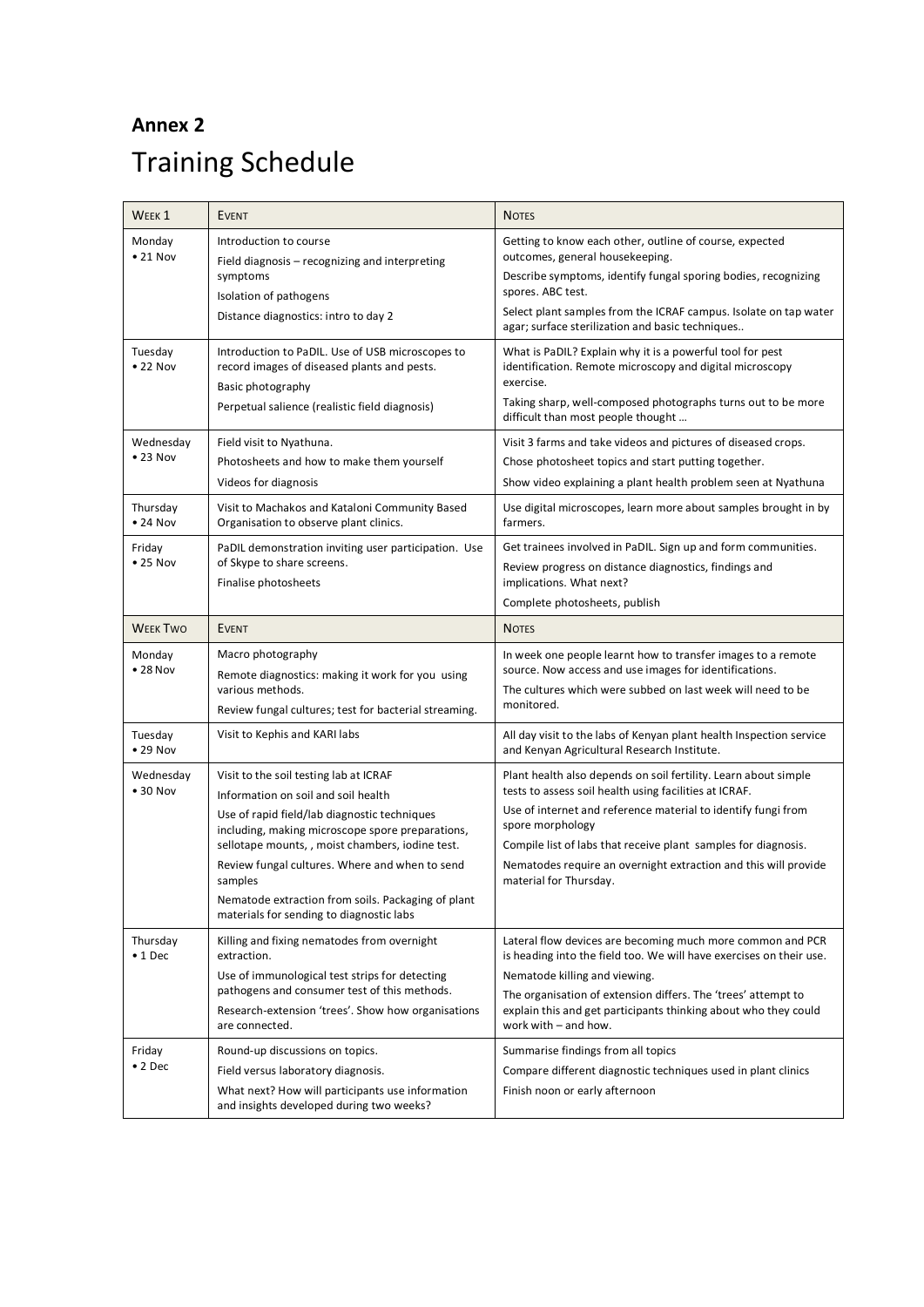# **Annex 3** Feedback: course delivery and knowledge acquired

There were 18 responses.

| <b>Quality of the Course</b>                                                                              | Strongly<br>Agree | Agree | Neutral | <b>Disagree</b> |
|-----------------------------------------------------------------------------------------------------------|-------------------|-------|---------|-----------------|
| 1. The content of the training course was directly related to<br>my field of work at time of completion   | 16                | 2     |         |                 |
| <b>2.</b> I was provided with adequate supporting material                                                | 14                | 4     |         |                 |
| <b>3.</b> The trainers/ mentors were knowledgeable and provided<br>lectures/information of a good quality | 16                | 2     |         |                 |
| 4. The content was easy to understand                                                                     | 9                 | 9     |         |                 |
| <b>5.</b> The level of English used was good                                                              | 10                | 6     | 2       |                 |
| 6. There was sufficient time allowed for the training event<br>to get a good understanding of the content | 9                 | 8     |         |                 |
| 7. The course was well balanced between theory and<br>practice                                            | 13                | 5     |         |                 |

Other comments

- The course content was sufficient and quite informative
- Time keeping and programme were good
- In the future training should also include a bit more on entomology especially on specimen preparation and preservation
- Trainers approach was refreshing and entertaining
- More support material required to help in field of diagnostics
- Generally the course was good and covered all aspects of laboratory and field diagnostic. We were given an opportunity to practice what we were taught
- The trainers were very devoted
- Practical materials were fully facilitated
- CABI and Plantwise and other collaborators are very good source of basic and relevant knowledge and practices that can help pest management in the world. You are good all in all. Thank you
- More time than one day is needed to cover the PCR technique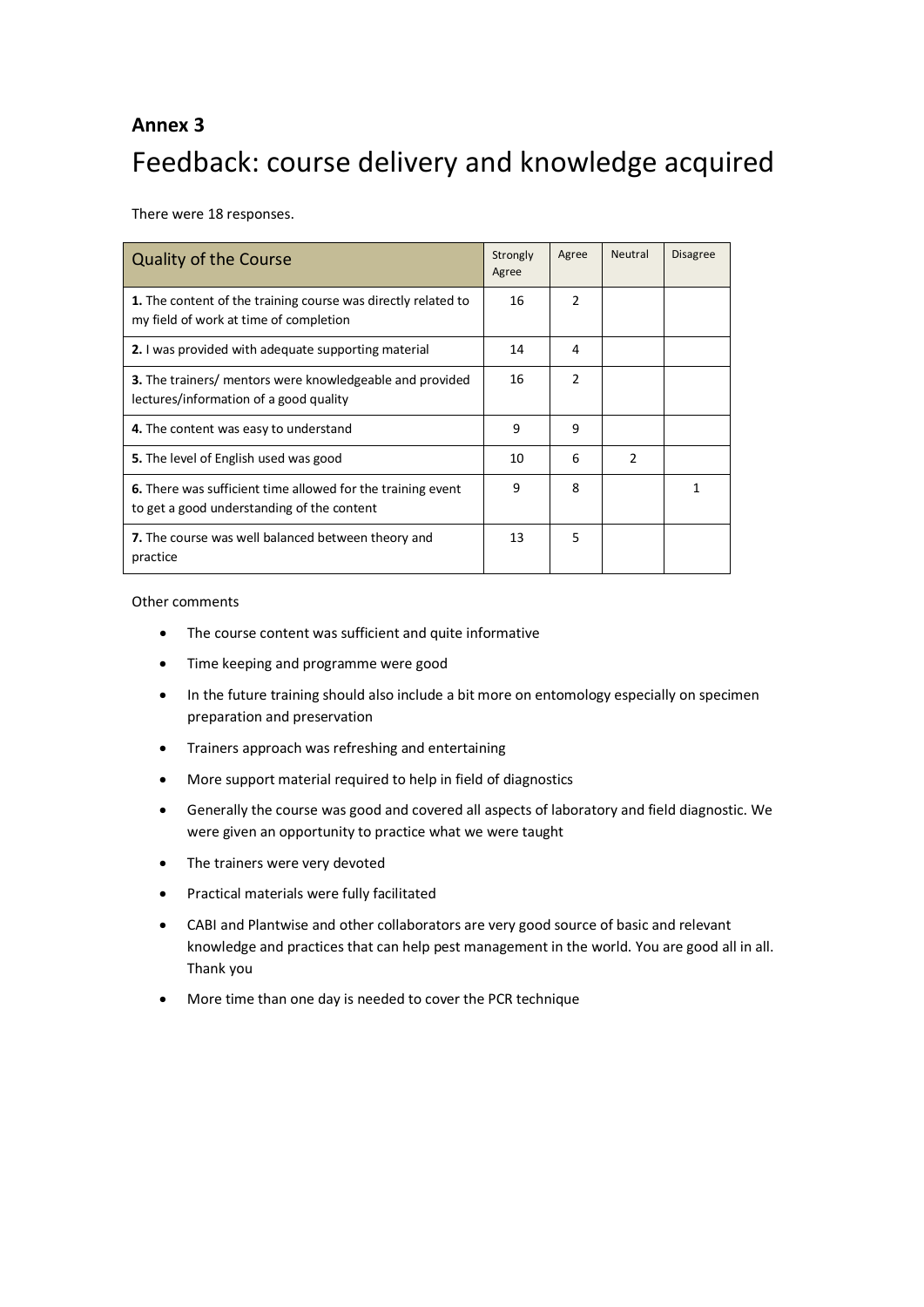| <b>Knowledge Gained</b>                                                                                                                                      | <b>Strongly Agree</b> | Agree | <b>Neutral</b> | <b>Disagree</b> |
|--------------------------------------------------------------------------------------------------------------------------------------------------------------|-----------------------|-------|----------------|-----------------|
| 1. The training increased my knowledge of international<br>trends/activities                                                                                 | 11                    | 6     | 1              |                 |
| 2. I increased my capacity to conduct research                                                                                                               | 8                     | 4     | 4              |                 |
| <b>3.</b> I better understand issues and principles in my field                                                                                              | 11                    | 6     | 1              |                 |
| 4. I acquired new technical skills                                                                                                                           | 12                    | 6     |                |                 |
| 5. I acquired new ways to approach work problems                                                                                                             | 10                    | 8     |                |                 |
| <b>6.</b> Hearned techniques for managing and organising<br>people and projects                                                                              | 6                     | 10    | $\mathfrak z$  |                 |
| 7. I learned new or improved ways to communicate with<br>networks within my field of expertise (e.g. farmers,<br>donors, research organisations, government) | 15                    | 3     |                |                 |

Other comments:

- I appreciate the techniques learned and knowledge gained will surely improve my service delivery in my work place.
- The knowledge gained is applicable to my work very good
- The training was very relevant as an eye opener on the amount of technology at our disposal to help with agricultural problems. It will be very nice if all countries present are able to apply all the knowledge acquired for the betterment of their countries and CABI to follow up on plant clinics. Thank you very much for making this training possible to us
- I learned how extension and research work in different countries
- The training also afforded met the opportunity to have a hands-on trial with some new and less sophisticated field equipment
- Hope to continue sharing this knowledge at place of work. CABI should follow up on this great course I gained knowledge in taking, sending and using photographs. I also learned new ways of sending images for diagnostic purposes. I also gained knowledge in sharing images and using them to diagnose diseases
- It is my hope that the trainers/mentors will be there for us and continue to mentor us especially in countries where plant clinics have not yet been established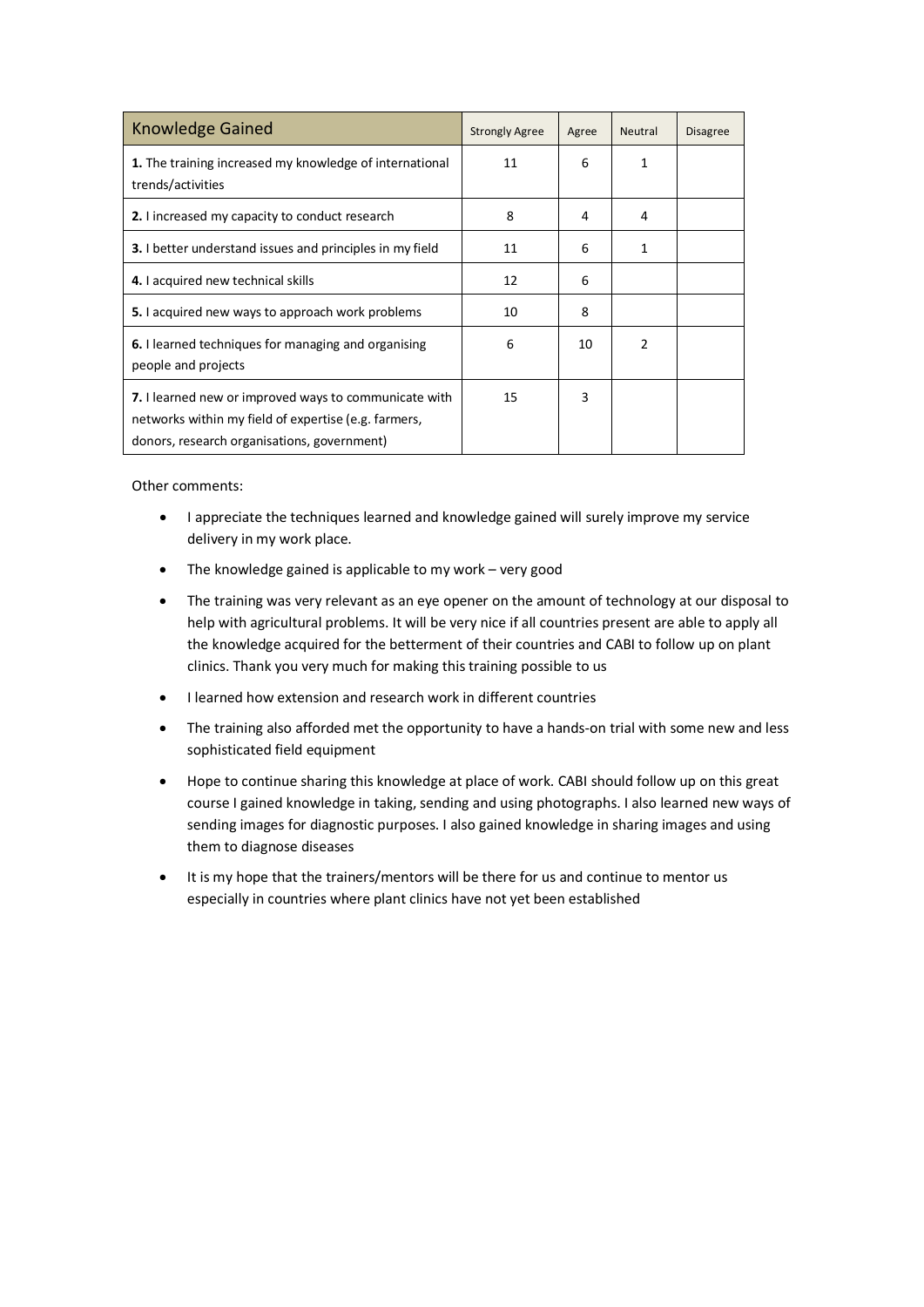## **Annex 4**

# Other responses from participants

Participants were asked to write a short letter with comments about the course. The 'Dear Teacher' letter captures feedback that questionnaires may miss. Participants were asked to say what went well, what could be improved and how the information gained from the course would be used their jobs.

- The training content was directly related to my day to day activities.
- You are very good teachers as you make everything simple and easy to understand.
- I liked very much all rapid field diagnostic techniques and it will help me to improve the quality of plant clinics and to serve farmers.
- The training was above and beyond my expectation.
- The course has ended so fast because it was very practical and we were involved at almost all stages.
- Good photos can solve a farmers' problem may be without even sending a sample.
- PaDIL tools, photosheets and field diagnosis ... will be very useful in my future work.
- I feel the course is more biased towards diseases and I think insect pests need equal attention.
- The relevance of the talk on African soil to plant health was not very clear.
- The Masterclass … widened my horizons.
- Eric and Phil made me appreciate the use of good photography in diagnosis.
- The production of the photosheet added a whole new dimension to easy diagnosis, particularly at plant clinics.
- Rob and Phil opened my eyes to simple but efficient and quick methods of testing fungi, bacteria and nematodes in the field.
- The course can be improved on by having a well-structured programme made available to trainees (beforehand) – not prepared by day.
- You helped me update my teaching methods (for university students).
- The content of the training course was directly related to my field work.
- (The course should be) done once a year especially for countries that are involved with the day to day running of plant clinics.
- I would like to thank you for your fantastic pragmatic and refreshing training approach which enabled us to follow keenly and grasp things easily.
- Though there was an attempt to explain PCR I didn't find it as expected. I was expecting a practical training on PCR – this was not possible. I hope you will consider this in the future.
- For every theory you taught, it was accompanied by a practical session.
- Almost every unit that I covered was directly related to my everyday activities.
- Different websites such as PaDIL, Plantwise etc. will go a long way in building my career and solving problems.